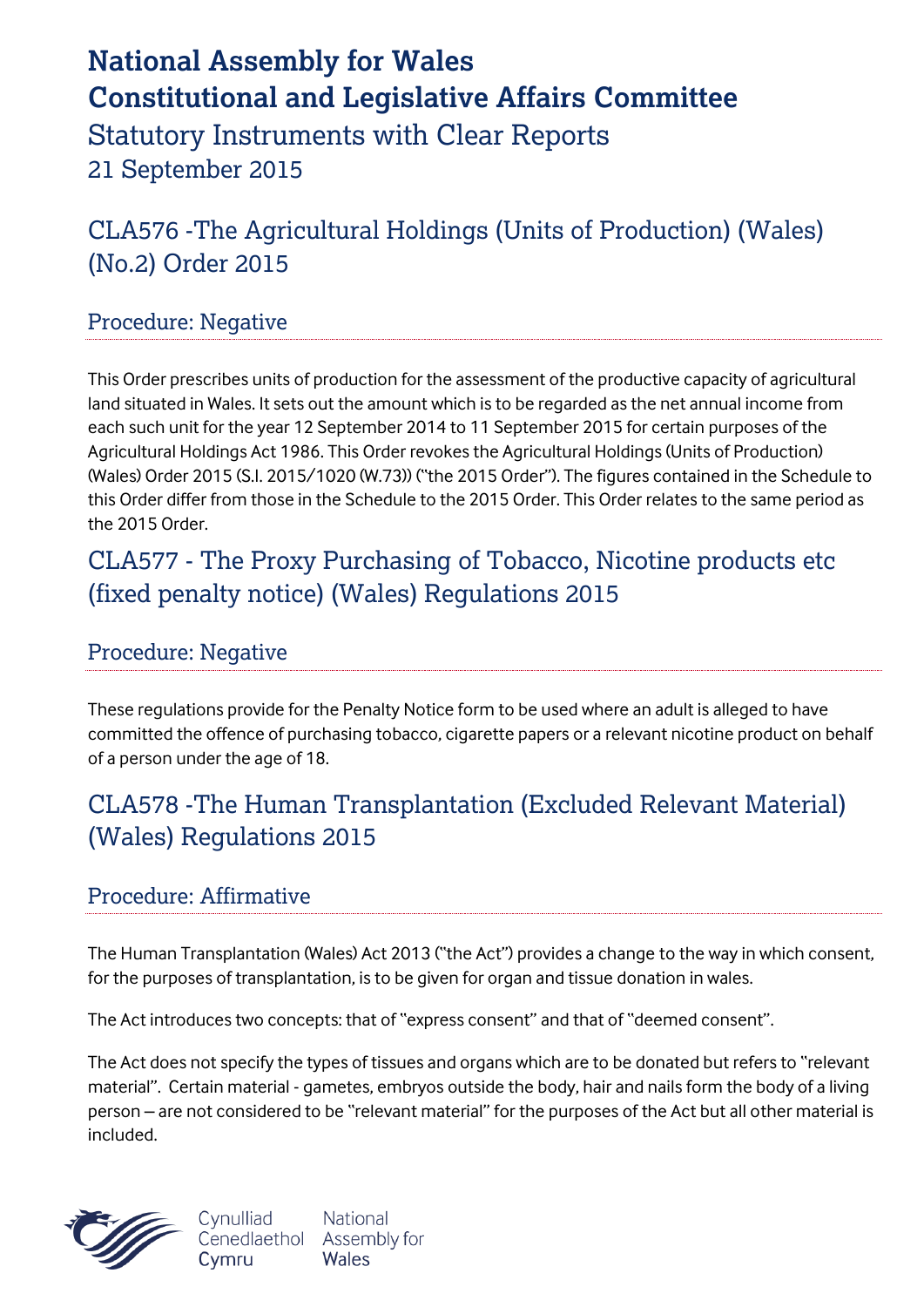The Act provides that material may be excluded from the deemed consent regime such as material used in novel forms of transplants. In these instances express consent will be required.

The Regulations define excluded composite tissues and excluded relevant material. They set out those parts of excluded composite tissues which are not to be regarded as excluded relevant material.

# CLA579 -The Human Transplantation (Persons who Lack Capacity to Consent) (Wales) Regulations 2015

### Procedure: Affirmative

The Human Transplantation (Wales) Act 2013 ("the Act") provides for exceptions to deemed consent including those persons who lack capacity to understand the notion of deemed consent; in such a case, express consent is required.

These Regulations ensure that the arrangements for living persons who lack the capacity to consent to organ or tissue donation will remain the same after the commencement of the Act as the current arrangements under the Human Tissue Act 2014, i.e an activity involving the storage or use of relevant material from a human body for the purposes of transplantation which involves material from the body of a person who lacks capacity to consent ("P") will be deemed to have been undertaken with P's consent where the activity was undertaken by a person who is acting in what he or she reasonably believes to be in P's best interests.

# CLA580 - The Human Transplantation (Appointed Representatives) (Wales) Regulations 2015

### Procedure: Affirmative

The Human Transplantation (Wales) Act 2013 ("the Act") provides that a person may appoint a representative whose role it would be to make a decision on organ donation after the death of the person making the appointment.

These Regulations make provision as to the description of persons who may not act as an appointed person for the purposes of the Act.

# CLA581 -The Human Authority Code of Practice 2015 on the Human Transplantation (Wales) Act 2013

### Procedure: Affirmative

This Code of Practice has been prepared by the Human Tissue Authority to provide advice and guidance on the circumstances in which consent is deemed under section 4 of the Human Transplantation (Wales) Act 2013. It is intended for use by specialist nurses for organ donation and other clinicians and professionals working in the transplantation sector in Wales.



Cynulliad **National** Cenedlaethol Assembly for Wales Cymru